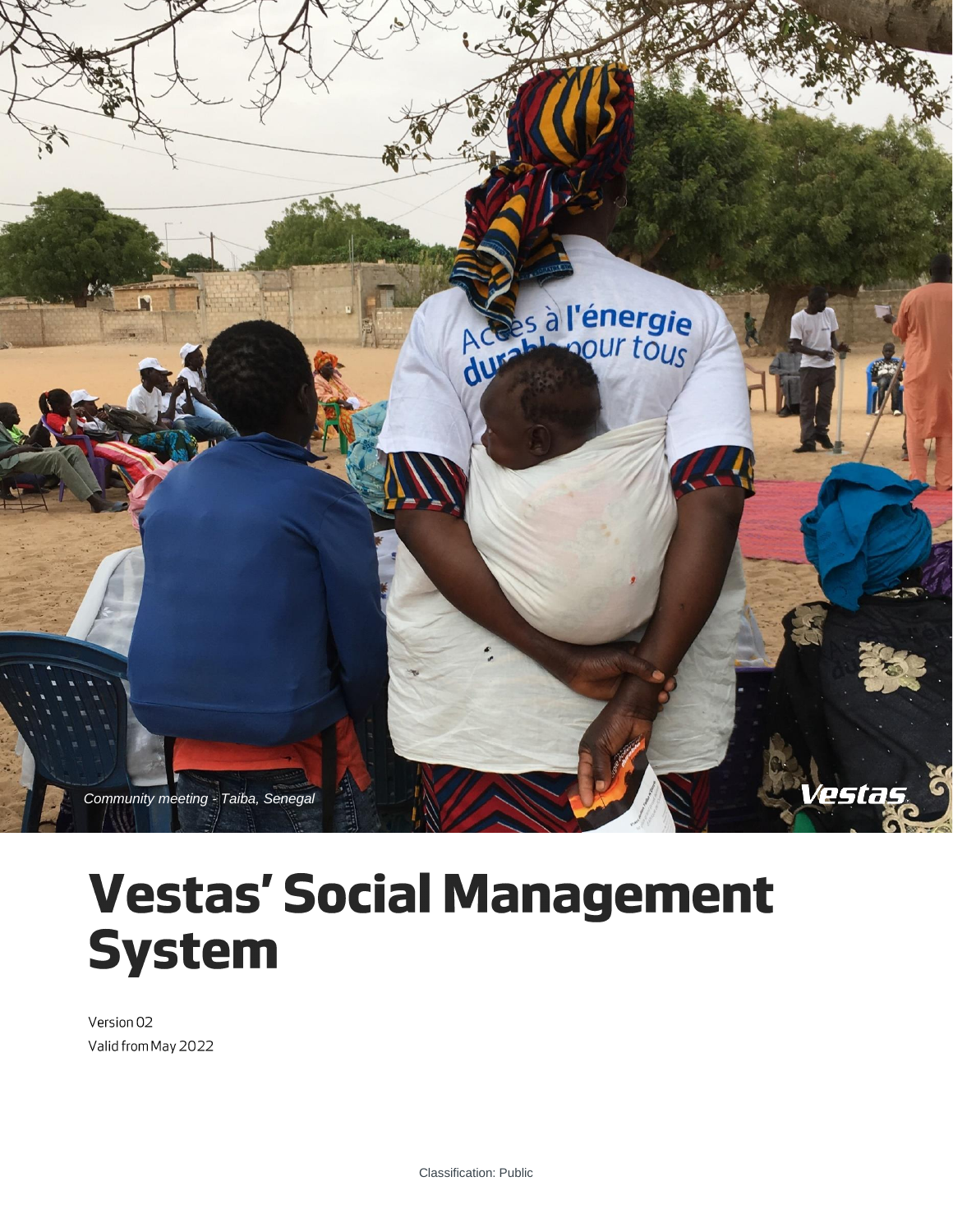

# **Table of Contents**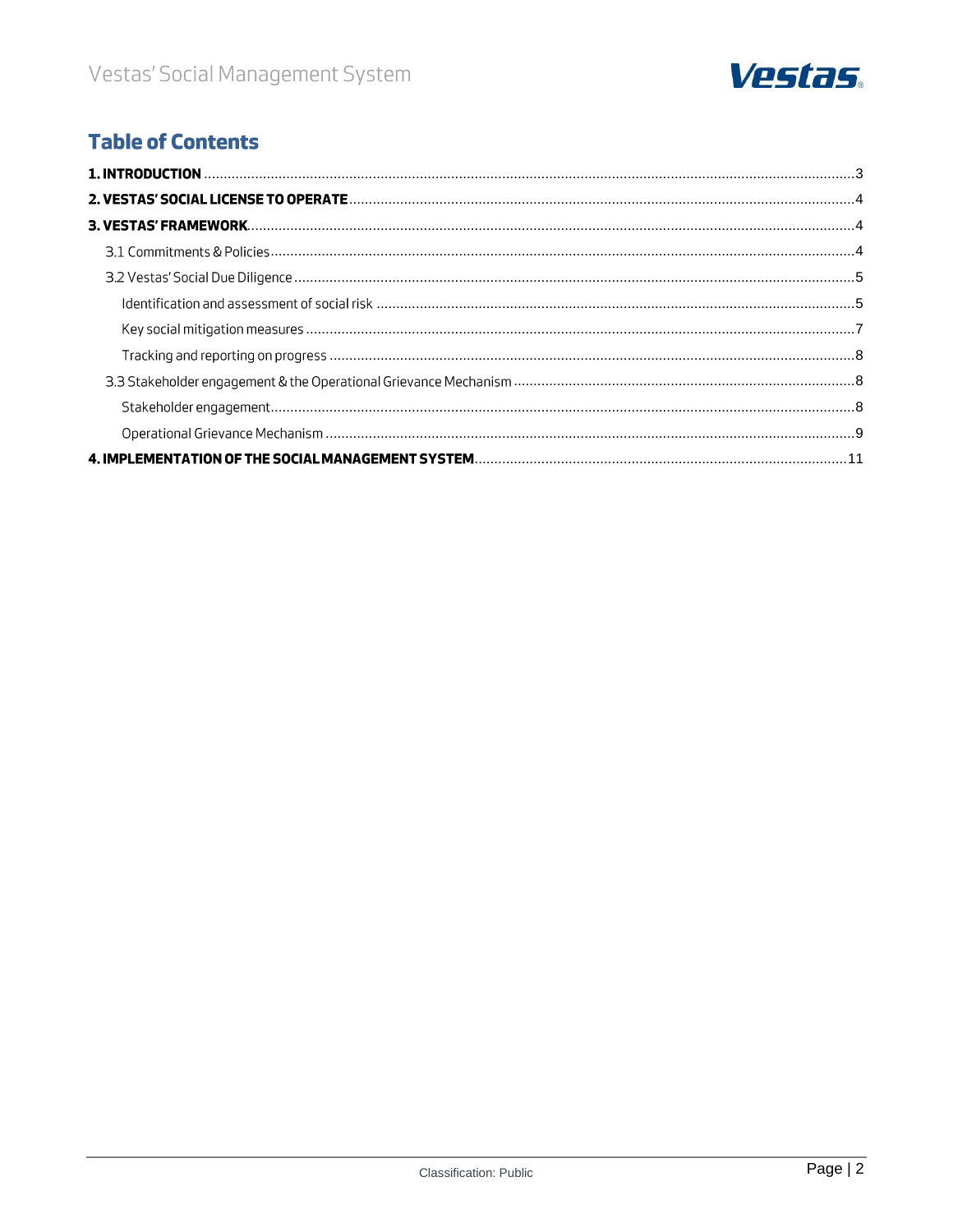

## <span id="page-2-0"></span>**1. INTRODUCTION**

The world needs renewables in its transition to a low-carbon economy. By developing and delivering sustainable energy solutions, Vestas is playing an essential role in the transition to a low carbon economy, and ultimately tackling the issue of climate change. However, ensuring that this transition is inclusive and responsible for the communities where Vestas is present, is key to running our business sustainably. Vestas is therefore committed to respecting human rights by reducing our negative impacts on local communities where we are present, whilst enhancing positive impacts, as an integral part of how we do business.

Financiers are increasingly understanding that managing social risks is a critical success factor to complete large infrastructure projects, including wind parks, particularly in emerging markets. Without the SLO, the project risks becoming delayed or even failing as the local communities withdraw their support and potentially block the project's progress.

To operationalise our commitment, Vestas uses the concept "Social License to Operate" (SLO). Building on this concept, Vestas has developed its own social framework, informed by good international industry practice, to create the social license to operate connected to the construction and operation of wind parks. The international standards referred to include the International Bill of Human Rights, the fundamental conventions of the International Labour Organisation (ILO), and globally recognised international financial performance standards such as the IFC Performance Standards on Environmental and Social Sustainability.

Furthermore, core to Vestas' approach is the UN Guiding Principles on Business and Human Rights (UNGPs). The UNGPs provide the framework for how businesses can avoid causing or contributing to adverse human rights impacts, by having in place a (i) human rights policy, (ii) due diligence process, and (iii) access to remedy for victims of abuse.

This document outline how Vestas has operationalised our human rights methodology in our market approach supporting Customers creating a bankable project.



Kristian Heydenreich, Senior Director, Compliance & CSR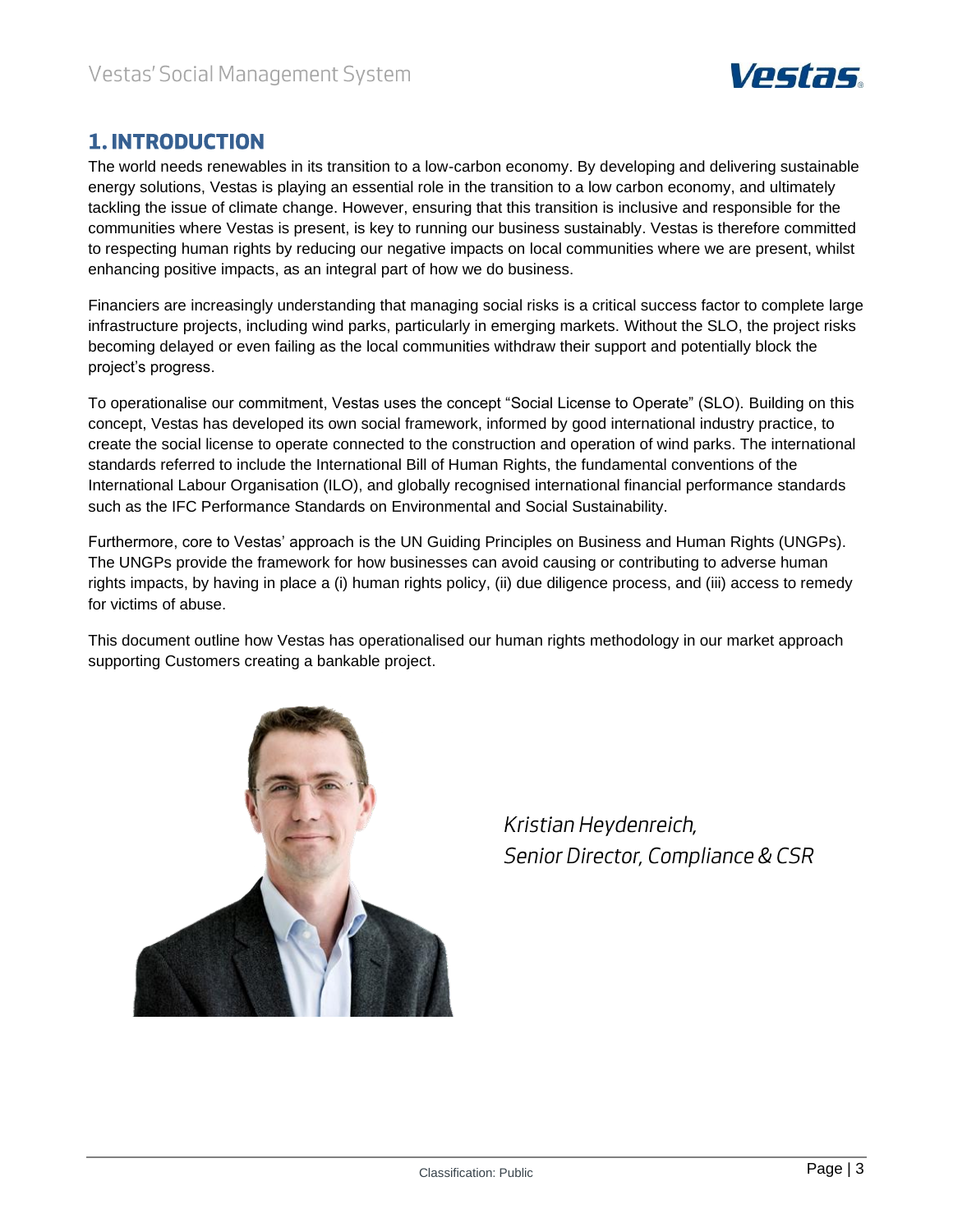

# <span id="page-3-0"></span>**2. VESTAS' SOCIAL LICENSE TO OPERATE**

Gaining, and maintaining, the Social License to Operate (SLO) is increasingly recognised as a critical success factor to complete large infrastructure projects, particularly in emerging markets. If a wind park project fails to maintain the SLO, it is likely that the project will experience disruptions and delays, such as road blockades, strikes, and ensuing litigation, causing project cost overruns. Ultimately, continued degradation and eventually loss of the SLO can force the cancellation of a project, resulting in financial loss and reputational damage.

Unlike legal licenses, it is not possible to apply for a social license. The SLO exists when a project has the ongoing approval and acceptance from the local community and other stakeholders. Hence, Vestas - or its Customer - may have a social license for one project but not for another project in the same country/region.

Vestas' experience in several emerging markets shows that the below three core factors may contribute to loss of SLO if not managed well.



The Vestas' SLO framework addresses the core factors throughout Vestas' involvement in a project.

## <span id="page-3-1"></span>**3. VESTAS' FRAMEWORK**

At Vestas, we act with integrity in everything we do. This means making the right decisions when faced with difficult situations and ensuring that our actions match our values of Accountability, Collaboration, Simplicity and Passion.

Our values and external commitments are transferred into our Code of Conduct, policies and procedures setting the global standard for all employees in Vestas and for Vestas' business partners, and extending beyond national borders, cultures and local traditions.

## <span id="page-3-2"></span>3.1 Commitments & Policies

Vestas is a signatory to the United Nations Global Compact and the World Economic Forum's Partnering Against Corruption Initiative. Furthermore, we are guided by the International Bill of Human Rights, the Fundamental Conventions of the International Labour Organisation, the IFC Performance Standards on Environmental and Social Sustainability, the Organisation for Economic Co-operation and Development's (OECD) Guidelines for Multinational Enterprises and the UN Guiding Principles on Business and Human Rights (UNGPs).

The Code of Conduct and related global policies are approved by Vestas' Executive Committee, routinely reviewed and communicated to internal and external stakeholders on Vestas's intranet and website.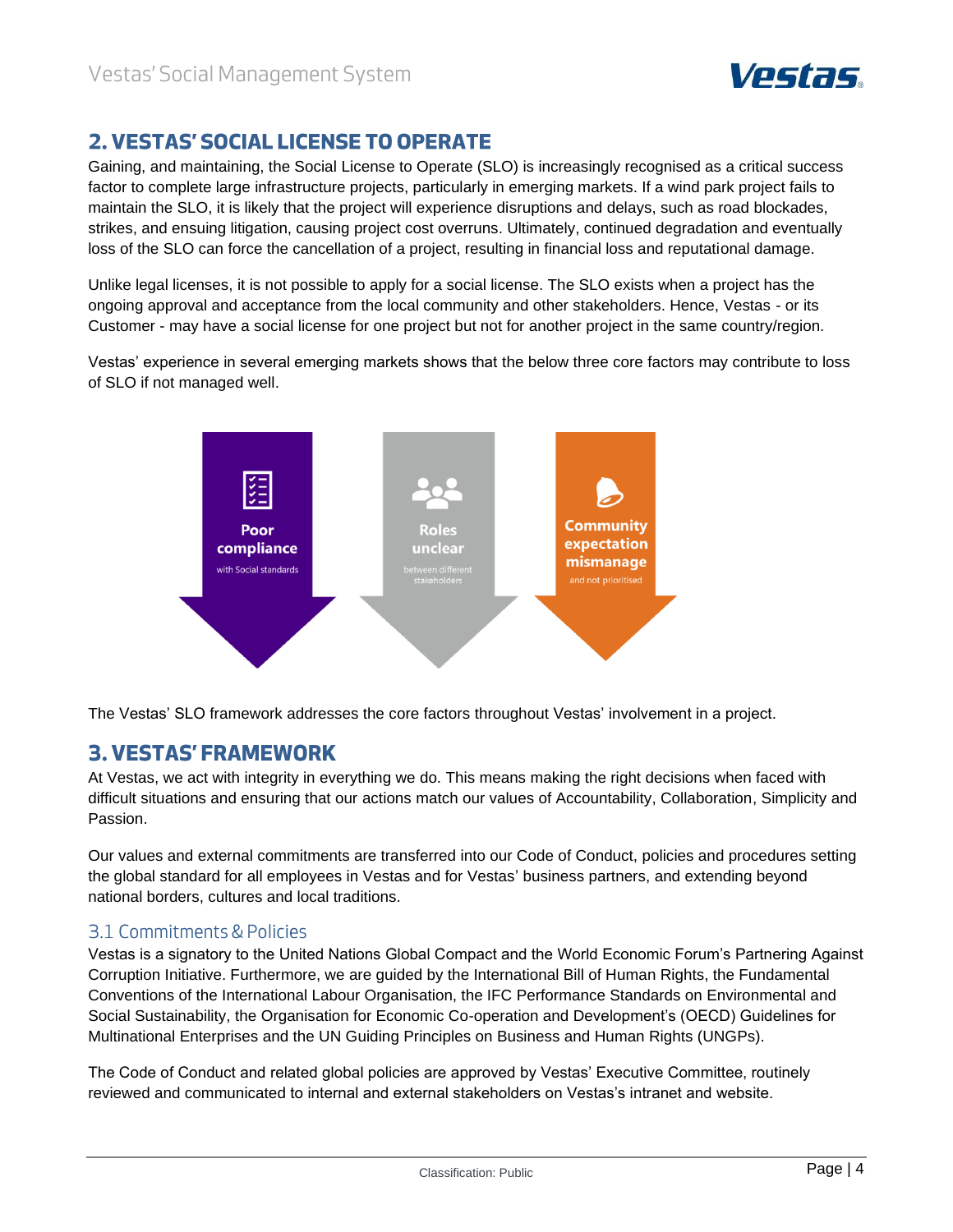

#### • [Vestas Employee Code of Conduct](https://www.vestas.com/en/sustainability/corporate-integrity/compliance) and Supplier [Code of Conduct](https://www.vestas.com/en/sustainability/corporate-integrity/compliance)

The Vestas Employee Code of Conduct sets the standard for all employees to be able to act with integrity and to make the right decisions when faced with difficult situations. The Vestas Supplier Code of Conduct outlines the minimum requirements that our Suppliers shall respect and comply with when conducting business with Vestas.

#### • [Vestas Human Rights Policy](https://www.vestas.com/en/sustainability/policies)

Vestas recognises its responsibility to respect human rights as set out in the United Nations Universal Declaration of Human Rights and according to the framework outlined in the UN Guiding Principles on Business and Human Rights. This commitment, which includes our expectations for Vestas' business partners, is described in the Vestas Human Rights Policy and implemented across the organisation globally.

#### • [Vestas Freedom of Association and Collectively bargaining](https://www.vestas.com/~/media/vestas/about/sustainability/pdfs/freedom%20of%20association%20policy.pdf)

Vestas commits to respecting employees' rights to freedom of association and collective bargaining without interference and free from discrimination. Vestas promote these rights in relations with business partners, as described in the Supplier Code of Conduct, and will seek to prevent or mitigate any adverse impacts on this right by business partners which are directly linked to Vestas' operations, products or services.

#### • [Vestas Anti-Slavery and Human Trafficking Statement](https://www.vestas.com/en/sustainability/corporate-integrity/compliance)

Pursuant to the United Kingdom's Modern Slavery Act 2015, and to support greater transparency in this area, Vestas prepares a statement annually. The Statement addresses the steps Vestas has taken to ensure that there is no modern slavery in our own business and our supply chain. Vestas recognises that Modern Slavery (slavery, servitude and forced or compulsory labour and human trafficking) is an emerging global issue, which we need to be alert to and prepared to act on.

#### <span id="page-4-0"></span>3.2 Vestas' Social Due Diligence

Vestas' Social Due Diligence (SDD) is tailored to the wind industry, implemented globally, and is today an integral part of Vestas' Sales gate process. The process identifies and assesses adverse social risks<sup>1</sup>, and seeks to avoid, minimise and where not possible compensate for the adverse impact caused or contributed to by Vestas. The findings will inform the preparation of project-level social mitigation plans, tailored to the risks, whilst also seeking to maximise local community opportunities.

The SDD process is applicable to i) Engineering, Procurement and Construction (EPC) projects outside high income OECD countries<sup>2</sup>, ii) Supply & Installation projects of 100MW or above outside high income OECD countries, and iii) projects in OECD countries where there is a risk for impacting indigenous peoples lands, territories or livelihoods<sup>3</sup>.

#### <span id="page-4-1"></span>Identification and assessment of social risk

The SDD process is started in the tender phase. Customer and cross-functional dialogue are key to ensure that we in a timely manner clarify any uncertainties linked to identified potential social risks and the division of social roles and responsibilities around i.e. stakeholder engagement, land acquisition, local employment, cultural

 $^1$  Social risks: Vestas has conducted a corporate-wide Human Rights Impact Assessment across our Value Chain. Part of the process was to "translate" and link social issues addressed in the Vestas Social Due Diligence methodology with potential adverse human rights impacts.

<sup>&</sup>lt;sup>2</sup> High income Countries: Australia, Austria, Belgium, Canada, Chile, Czech Republic, Denmark, Estonia, Finland, France, Germany, Greece, Hungary, Iceland, Ireland, Israel, Italy, Japan, Korea Rep, New Zealand, Netherlands, Norway, Poland, Portugal, Slovak Republic, Spain, Sweden, Switzerland, Slovenia, UK, US.

 $3$  OECD countries where the Indigenous People Index (Verisk Maplecroft) is rated 'Extreme' or 'High'.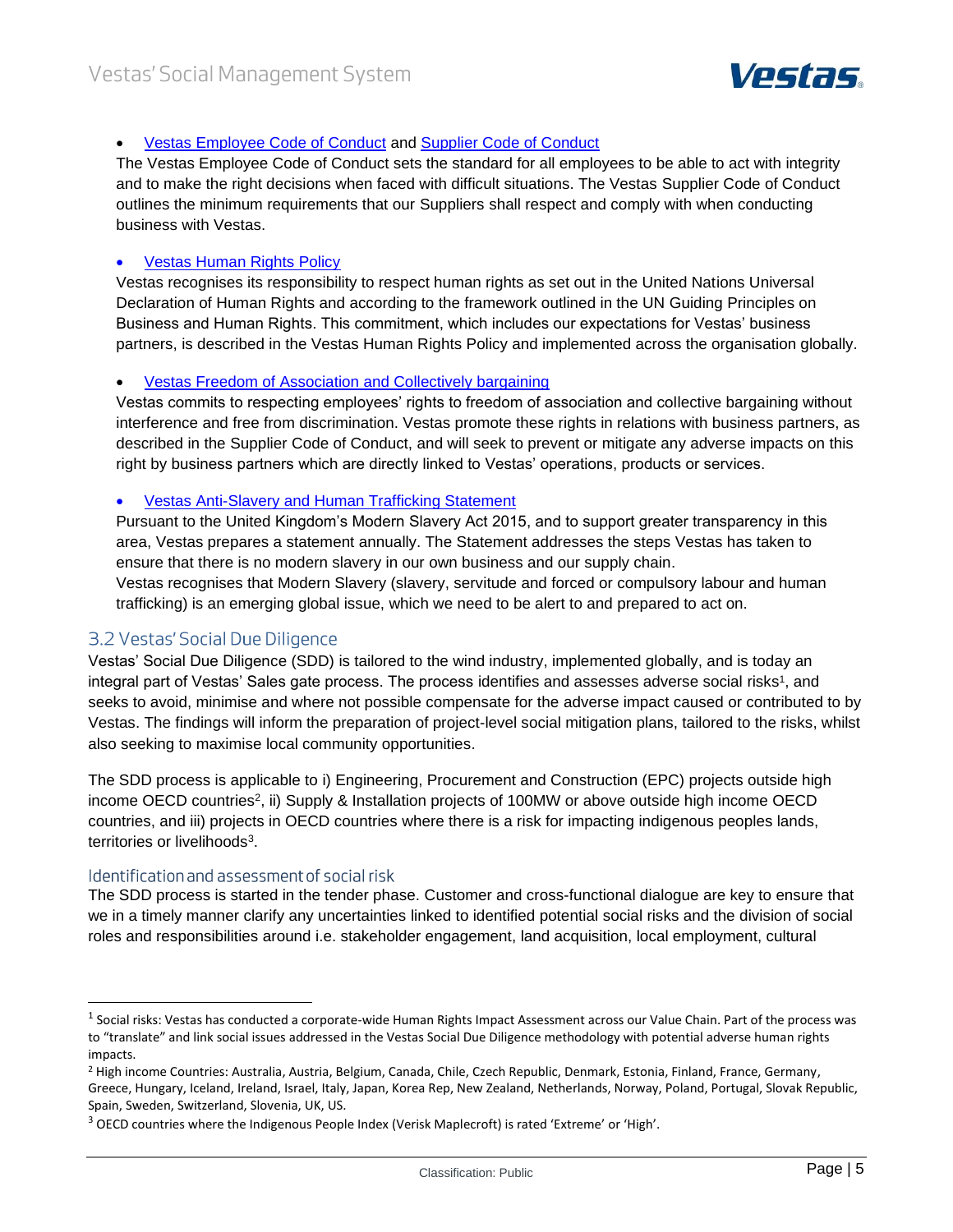

customs and heritage, community health and safety, or access to remedy for impacted communities and workers.

The Environmental and Social Impact Assessment (ESIA), Environmental and Social Management Plan (ESMP) and the Stakeholder Engagement Plan (SEP) prepared by the developer are the main documents for Vestas' SDD. These documents contain a wealth of information about the local context and potential social risks and is relevant to Vestas when preparing a project specific Vestas' social mitigation plan.

In case of complex projects, or where the project documentation does not meet Vestas' SDD standards, Vestas can decide to make use of external consultants and experts to inform our SDD.

Finally, the SDD is a live document and can be reviewed if there are significant changes to the project development, construction or service phase.

Below matrix describe main social issues addressed in the Vestas SDD.

| <b>Social issue</b>                                        | Description of potential adverse social/human rights impact                                                                                                                                                                                                                                                                                                                                   | <b>IFC PS</b>                      |
|------------------------------------------------------------|-----------------------------------------------------------------------------------------------------------------------------------------------------------------------------------------------------------------------------------------------------------------------------------------------------------------------------------------------------------------------------------------------|------------------------------------|
|                                                            |                                                                                                                                                                                                                                                                                                                                                                                               | (2012)                             |
| Stakeholder<br>engagement                                  | Absence of, or poor, local community consultation and engagement, not taking<br>into consideration the local context such as literacy and educational levels,<br>languages, gender inclusion or inclusion of other vulnerable groups. Impact on<br>project affected indigenous people present in the project area but failure in<br>obtaining a Free Prior and Informed Consent (FPIC).       | PS <sub>1</sub><br>PS <sub>7</sub> |
| Land<br>acquisition,<br>land use and<br>livelihood         | Lack of clarity on land ownerships and current land use; project situated in an<br>area currently, historically or potentially affected by conflict or violence; any<br>negative impact on livelihood e.g. crop damages, land loss, loss of residential<br>or business infrastructure; restriction on the land use during Construction or<br>Operation and Service.                           | PS <sub>5</sub><br>PS <sub>7</sub> |
| Displacement<br>and<br>Resettlement                        | Project causing resettlement (physical and/or economic displacement), forcible<br>eviction of communities for the project, absence of or poor resettlement action<br>including in community consultation, inadequate, poor or delayed<br>compensation, vulnerable groups being disproportionately affected in<br>resettlement, no development benefits for displaced communities and persons. | PS <sub>5</sub><br>PS <sub>7</sub> |
| Local<br>Employment<br>and<br>procurement<br>opportunities | Absence of or inadequate local employment offerings and non-adherence by<br>contractors or Customer to any legal requirements pertaining to local labour<br>and material or non-fulfilment of promises made related to this in community<br>consultations/interactions; division of labour in terms of unskilled, temporary<br>labour among others.                                           | PS <sub>2</sub>                    |
| Demographic<br>movement                                    | Influx of construction workers from outside the project area or even migrant<br>workers leading to local community tension (e.g. employment related) and also<br>strain on local infrastructure and services.                                                                                                                                                                                 | PS <sub>2</sub><br>PS <sub>8</sub> |
| Cultural<br>customs and<br>heritage                        | An area with wind potential can face serious change in local demographic and<br>cultural environment due to influx of outside labour, behaviour incompatibilities,<br>unacceptable practices, even health related issues (transmittable or endemic<br>diseases). This could adversely affect local customs and leading to resentment                                                          | PS 8<br>PS <sub>7</sub>            |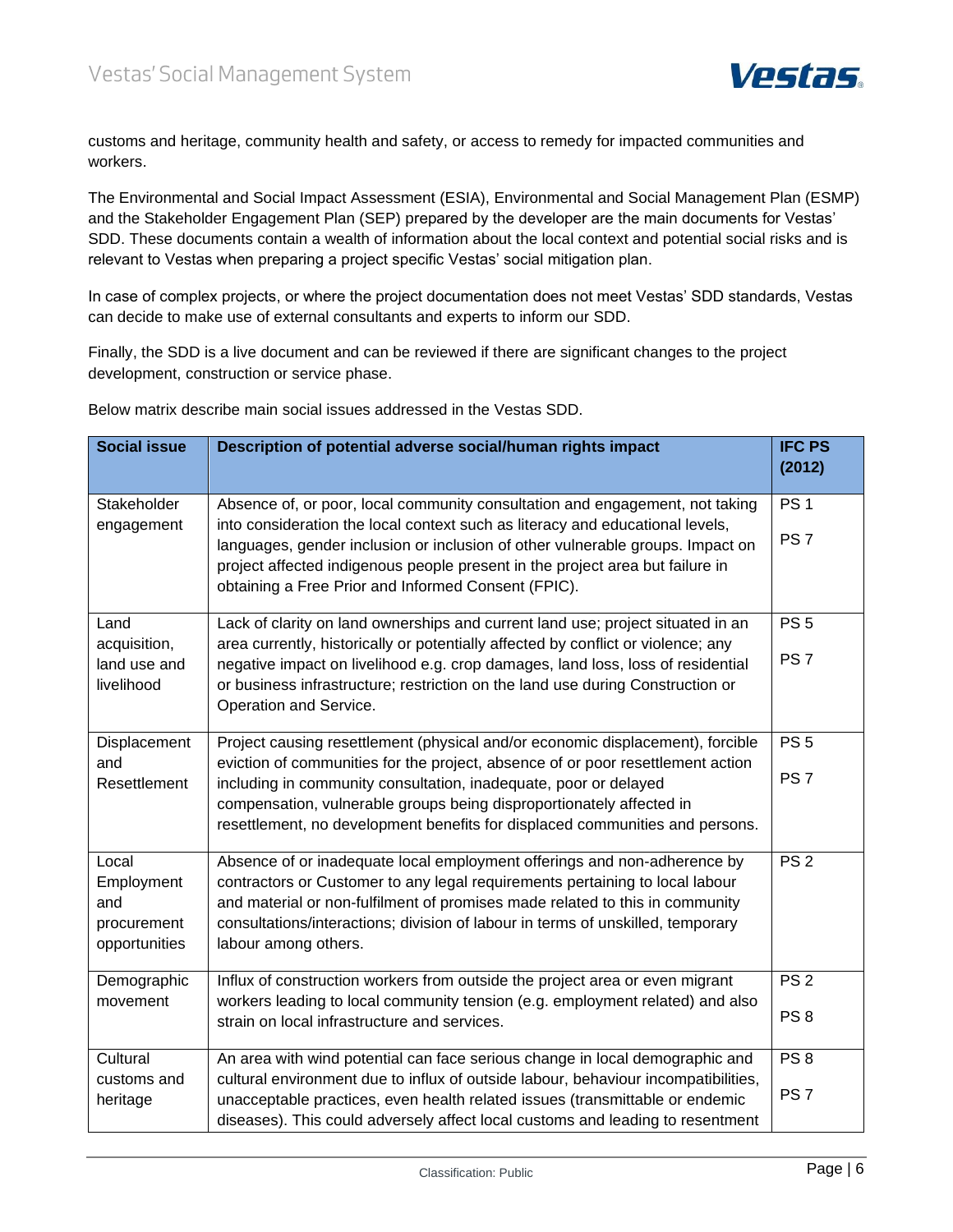

|                                   | among communities. Any chance findings of cultural heritage related, and<br>culturally significant historical, archaeological structure or property involves<br>great degree of sensitivity of local communities.                                                                             |                                    |
|-----------------------------------|-----------------------------------------------------------------------------------------------------------------------------------------------------------------------------------------------------------------------------------------------------------------------------------------------|------------------------------------|
| Community<br>Health and<br>Safety | Communities living in close vicinity to a project can experience adverse<br>disturbance and human health effects from e.g. noise, dust, and traffic<br>accidents. They also may face increased exposure to diseases, hereunder<br>water and vector borne diseases, and communicable diseases. | PS <sub>4</sub>                    |
| Access to<br>remedy               | Grievance mechanism is important and needs to be accessible and working<br>throughout the project life to allow project affect communities to express their<br>concerns and register any project related complaints.                                                                          | PS <sub>1</sub><br>PS <sub>5</sub> |

#### <span id="page-6-0"></span>Key social mitigation measures

To track and communicate progress on implementing the Vestas social mitigation plan, Vestas may decide to hire a project-level social coordinator. The social coordinator is working in close coordination with the Customer's Community Liaison Officer and the respective Vestas project team towards gaining and maintaining SLO.

Based on our experiences and informed by the corporate-wide Human Rights Impact Assessment Vestas has defined four core areas, highlighted below, as being critical to gaining and maintaining the SLO, and supporting successful delivery and commissioning of a project:

#### *(a) Local Employment and 'Local-Local'<sup>4</sup> procurement*

Vestas seeks to foster project ownership amongst the communities by creating and offering suitable local direct job opportunities through contractors and subcontractors and enhancing alternative sources of livelihoods through indirect employment/income generation opportunities. Most job opportunities are provided in the construction phase where there is a need for civil and electrical work. In addition, Vestas seek to enhance unskilled job opportunities by employing traffic marshals and patrol leads (especially for projects in difficult and distant terrains), road safety educators, green teams, among others. Sourcing of project construction related materials as per local laws and international norms and standards needs to be taken into consideration and as much as possible this needs to be 'local-local', referred to as from immediate vicinity, district, province as applicable.

#### *(b) Empower and Demystify facts about wind parks through Social Awareness Training*

Educating local communities about wind energy is an important step to dispel any misconceptions and unfounded fears, provide community safety training and community liaison as part of efforts to obtain the SLO. Furthermore, training of employees in cultural behaviour is key to avoid any tension between migrant workers and local communities.

#### *(c) Community Engagement*

Initially, the project developer is responsible for establishing relations with the people affected by a wind park through public consultations, whereby project information is disclosed, and communities can voice concerns. Community engagement will continue throughout the project life. Vestas also plays an important role in maintaining a sound relationship with the people impacted by the project.

<sup>4 &</sup>quot;local-local" procurement: Differs from Local Content by providing benefits to the local community by creating business opportunities with local enterprises in immediate vicinity to a project i.e. from the district or provincial level.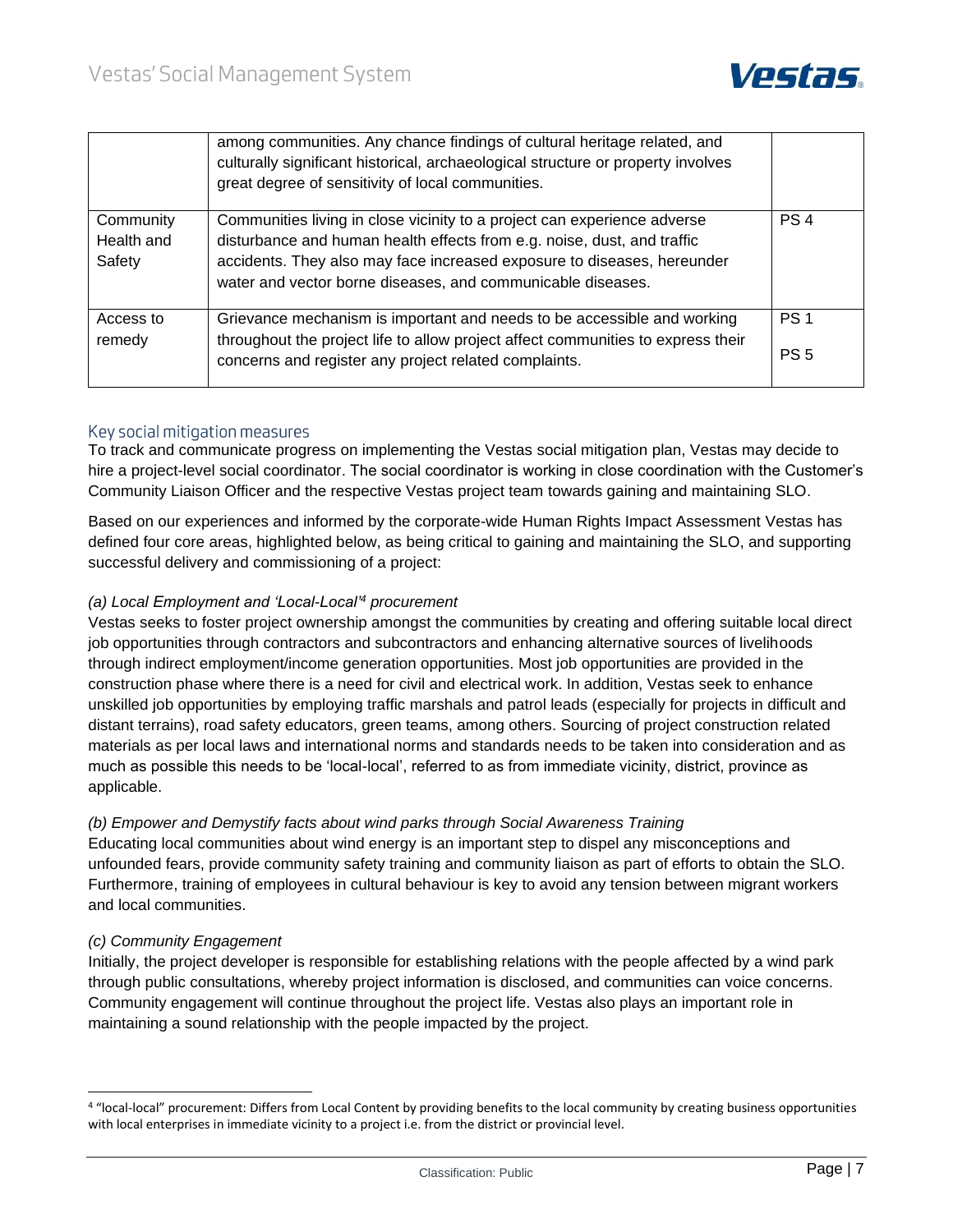

Furthermore, a robust and effective operational grievance mechanism does not only establish avenues to air concerns or grievances but also involves regular interactions from the local communities through the social coordinator. This process ensures that the concern or grievances from community members are heard, responded to and managed through a defined process.

#### *(d) Community Development*

The project should identify and work on critical community development areas to uplift the communities socially and economically and improve their overall quality of life in aspects such as social infrastructure development support (i.e. support for healthcare, education, drinking water), skills training for local employment, local cultural activities for community bonding, among others. This not only creates goodwill for the project in the communities, but also provides opportunities to create 'ambassadors' in community who can further communicate to community members positively about the project.

As a practice, Vestas' focus on community development activities is primarily for the period of construction to show commitment in a project area.

Vestas coordinates community development activities with the Customer to synergise efforts and ideally resources too, and to maximise the outcomes and reach.

#### <span id="page-7-0"></span>Tracking and reporting on progress

Following the SDD process and subsequent action planning for SLO and related activities, it is important to have an in-built monitoring, reporting and communication mechanism in place to track mitigation measures, capture progress and resolve any issues or establish necessary course correction that may be needed.

Progress on social mitigation measures is reported to the customer on a monthly basis as part of the Health, Safety and Environmental statistic.

The in-built monitoring mechanism will also help in preparing for any external or third-party audit by the lenders of the project if this should be requested. Documentation and transparent reporting is key and regular monitoring provides an opportunity to improve.

### <span id="page-7-1"></span>3.3 Stakeholder engagement & the Operational Grievance Mechanism

#### <span id="page-7-2"></span>Stakeholder engagement

Meaningful stakeholder engagement is key to Vestas. In addition to Vestas' commitment to respect the human rights of local communities and other stakeholders, we also believe that building a sound relationship with stakeholders, and in particular Project Affected People<sup>5</sup>, will strengthen our understanding of local communities' concerns, doubts, and expectations. Moreover, a sound stakeholder relationship will contribute to maintaining the SLO.

While approval and acceptance of a project is gained during the project development phase by the Customer through public consultations, the trust building typically first starts when the project begins to materialise during construction and later operation. Vestas' role is to support our Customer maintaining the SLO by ensuring an ongoing reporting back to the communities.

<sup>&</sup>lt;sup>5</sup> Project Affected People: people or organisations that might be directly affected by the project and/or have been identified as most vulnerable to change. They need to be engaged in identifying potential impacts and decision-making on mitigation measures.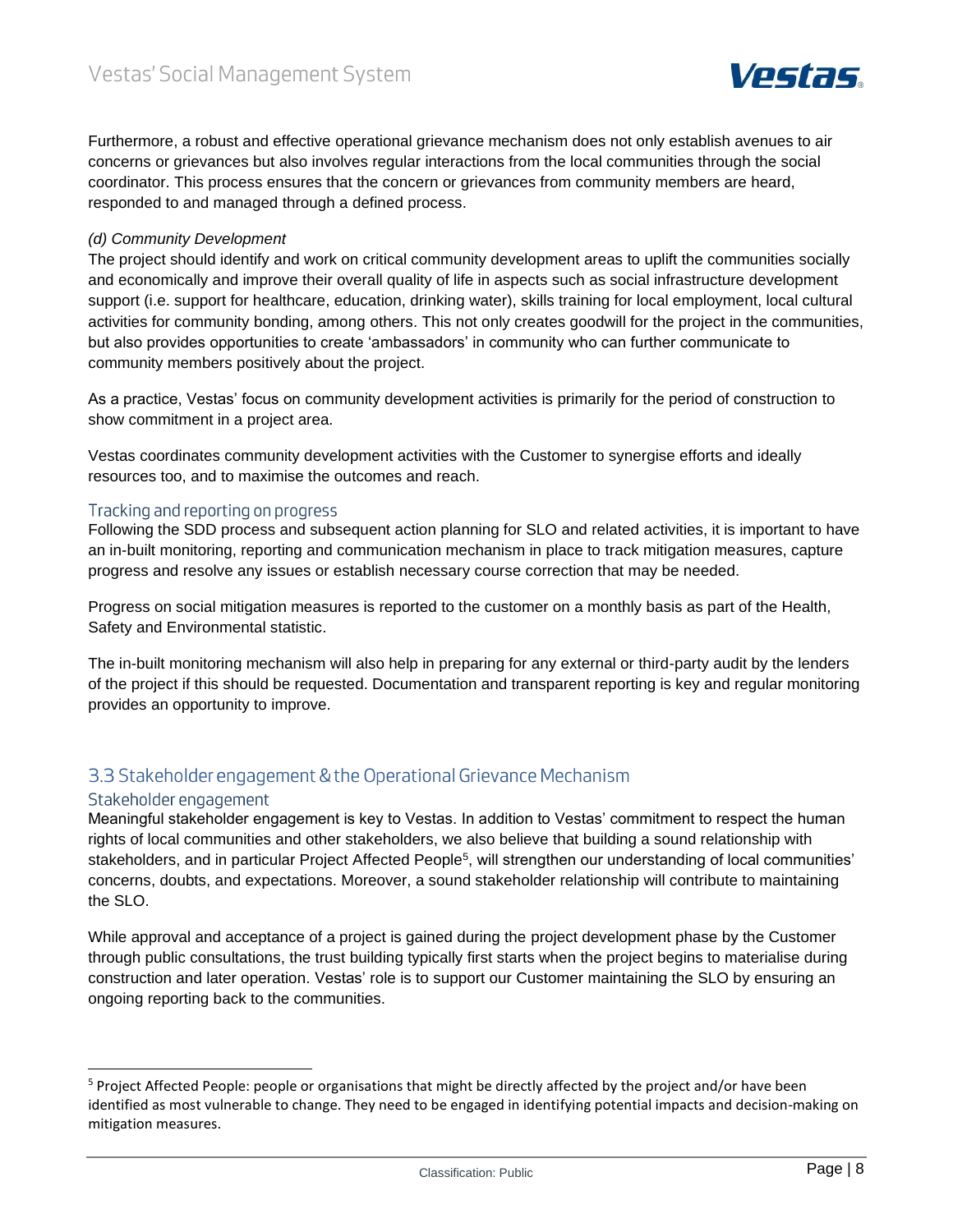

Vestas' reporting will depend on our Scope of Work, but can include:

- update if new Environmental, Health and Safety or Social risks emerge;
- progress on construction work;
- progress on implementing project commitments;
- monitoring results on issues that interest the community;
- communicate the benefits generated by the project;

Vestas' stakeholder engagement toolbox includes a variety of engagement tools that can be applied depending on whether we need to inform, involve or collaborate with the stakeholder. The tools are adapted to reflect cultural customs, literacy levels, languages, and educational levels. Furthermore, Vestas seeks to maintain continuity in who deals with the community. Its effectiveness will be reflected in the acceptance, dialogue and business continuity.

#### <span id="page-8-0"></span>Operational Grievance Mechanism

Vestas is committed to remedying actual adverse impacts on individuals, workers, and communities that we may have caused or contributed to. Where adverse impacts are committed by third parties with links to Vestas through our services, we seek to use our leverage to ensure that those impacted are remedied. For this purpose, Vestas has in place an Operational Grievance Mechanism (OGM) during the construction of our wind farm projects. The OGM is available without obstructing access to other remedies.

Vestas' Operational Grievance Mechanism (OGM) provides a transparent and fair way for workers, groups or individuals impacted by a project, to raise a concern, complaint or doubt. The Vestas OGM should not be seen as a stand-alone process or a substitute for stakeholder engagement, but rather an integral element of Vestas' approach to obtain and maintain the SLO and thereby reduce risks, act as early warning, build relationships and save cost.

In addition, Vestas' global whistle-blower hotline "EthicsLine", can be used to report observed or suspected malpractice.

#### *The process*

The Vestas OGM is tested globally. It enables an effective handling of concerns or grievances raised by a project affected party. Moreover, the grievance can be anonymous; the stakeholder is not obliged to facilitate any personal data.

The communication channels can vary depending on local customs and characteristics. The main channel is face to face, but Vestas also uses suggestion boxes, an email address, a toll-free telephone hotline, and regular meetings with affected communities.

In case of a grievance, the Customer and Vestas shall conduct a due diligence to determine (a) if the grievance has any merit, (b) to gain an understanding of the facts associated with the case, (c) if Vestas or any contractor is involved.

Vestas ensures that records and evidence are registered and tracked in the Vestas global Incident Management System (IMS).

The closing timeline of the grievance will depend on each case. However, regardless of whether a complaint is accepted or not, a response to the stakeholder must be promptly provided, in an understandable and transparent way.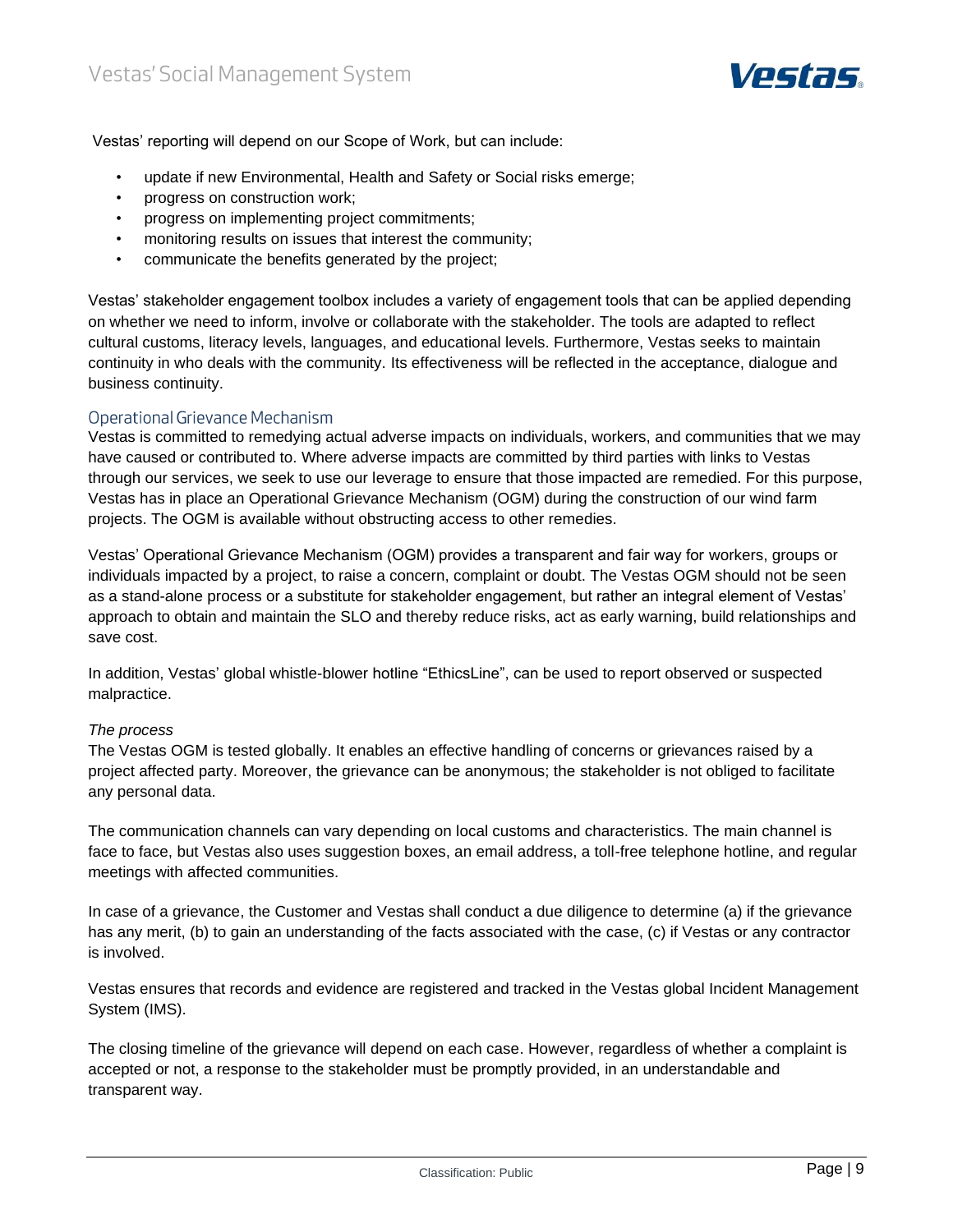

#### *Grievance categories*

A complainant, be it a group or an individual, can raise a concern, or a grievance related to below issues e.g.:

| <b>Grievance</b>                 | <b>Description</b>                                                                                                                                                                                                                                                                                                                                    |
|----------------------------------|-------------------------------------------------------------------------------------------------------------------------------------------------------------------------------------------------------------------------------------------------------------------------------------------------------------------------------------------------------|
| categories                       |                                                                                                                                                                                                                                                                                                                                                       |
| Livelihood                       | Issues could be due to e.g. damage to water wells, take of more land for access roads<br>than agreed too, damage to traditional tracks, mismanagement of dust impact from<br>transport and vehicles on roads on crops or animals causing respirational deceases,<br>accidents involving animals, inadequate restoration of sites.                     |
| Community health<br>& safety     | Issues with community health & safety could be due to e.g., lack of<br>information/awareness of impacts, supplier non-compliance with project code of conduct<br>or related policies, accidents involving people due to increased traffic and movement of<br>heavy machinery, social ills (e.g. prostitution, drugs, alcoholism, sexually transmitted |
|                                  | diseases etc), impact from flicker, noise or dust from transport and vehicle on roads,<br>pressure on local health resources, social conflicts etc.                                                                                                                                                                                                   |
| Cultural heritage<br>and customs | Issues with cultural heritage and customs could be due to e.g. damage to archeological,<br>religious, or historical sites, undermining of cultural values and indigenous rights.                                                                                                                                                                      |
| Misalignment on<br>benefits      | Issues with project benefits could be due to, e.g., mismanagement of community<br>expectations to local employment, uneven job distribution/competition for jobs, uneven<br>community development distribution etc.                                                                                                                                   |
| Security guards                  | Issues with security guards could be due to complaints or concerns about the security<br>arrangements and acts of security personnel expressed by e.g. affected communities,<br>employees, contractors and which could result in resettlement, distrust and escalation of<br>events.                                                                  |
| Land<br>compensation             | Issue with land compensation could be due to e.g., flawed land acquisition process, land<br>ownership being non-transparent, inadequate resettlement plan, lack of free, prior and<br>informed consent from indigenous people etc.                                                                                                                    |
| Other, please<br>write matter    |                                                                                                                                                                                                                                                                                                                                                       |

#### *Reporting*

Vestas reports the number of community grievances received in our Annual Report and Sustainability Report.

#### *Effectiveness criteria*

The Vestas OGM is designed to be culturally appropriate (e.g. language, educational level), be dialogue-based and apply the below guiding principles: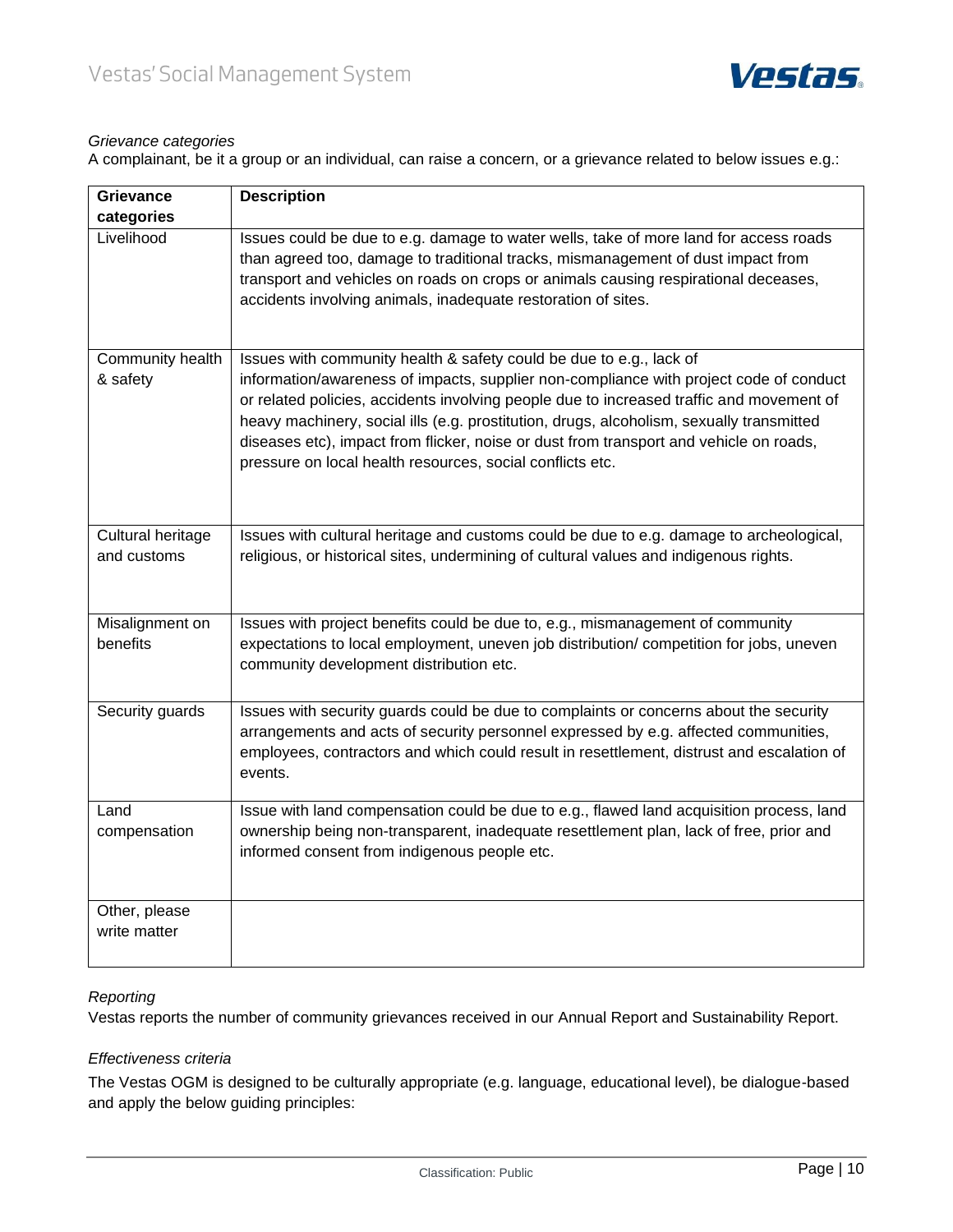

| Legitimate                            | by enabling trust from affected stakeholders and by being accountable for the fair and<br>objective conduct of the process                                                                  |
|---------------------------------------|---------------------------------------------------------------------------------------------------------------------------------------------------------------------------------------------|
| Accessible                            | by being known to affected stakeholders and by providing assistance where relevant                                                                                                          |
| Predictable                           | by having clear and known procedure in place with an indicative time frame and<br>resolution options                                                                                        |
| Equitable                             | by engaging stakeholders in the final design of the grievance mechanism and seeking<br>that the parties have reasonable access to information, advice and expertise                         |
| Transparent                           | by keeping parties informed about progress for example by letter, telephone                                                                                                                 |
| Rights-compatible                     | by respecting the confidentiality of all parties to the grievance handling process and verify<br>that those outcomes are consistent with internationally recognized human rights            |
| A source of<br>continuous<br>learning | by identifying trends and patterns for improving the mechanism, and by providing<br>appropriate training to staff and contractors on dealing with grievances and preventing<br>future harms |

*Table 1: Effectiveness criteria for the Vestas OGM*

## <span id="page-10-0"></span>**4. IMPLEMENTATION OF THE SOCIAL MANAGEMENT SYSTEM**

The development and implementation of the Social Management System is anchored with the Group CSR Department, whilst operational management of the social mitigation plans are anchored with the Construction teams.

To ensure that the SMS continues to meet external expectations, the Group CSR team remain up to date with current trends and changing global and national scenarios, changes in industry practices, and developing international norms and standards with direct or indirect implications to Vestas. Continuously developing the Group CSR team's knowledge and skills is key to our work in informing and preparing the business on social risks and supporting their management.

Lastly, this SMS manual will be reviewed on a regular basis and were found necessary, related policies and procedures will be corrected and improved.